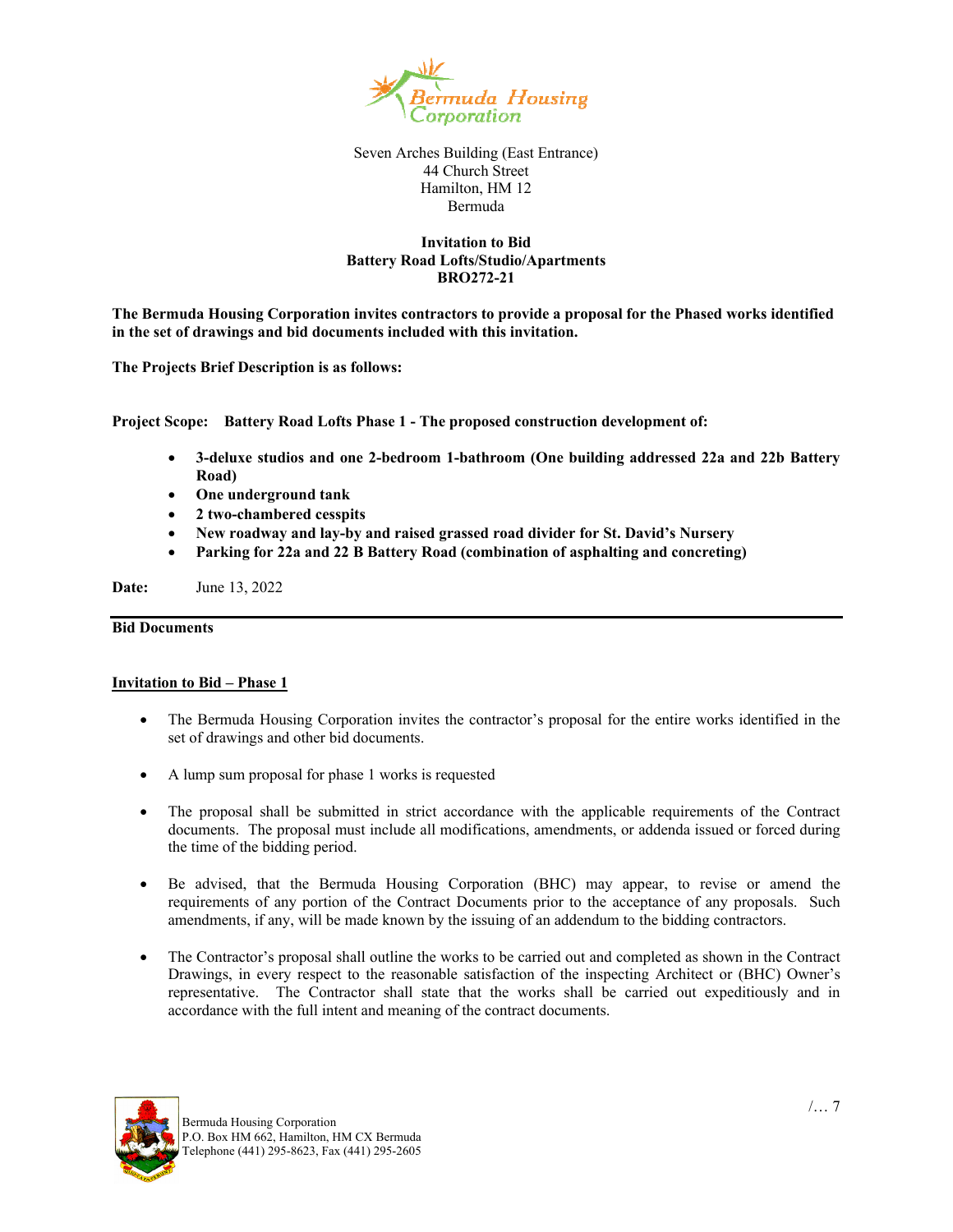Project: Phase 1 Battery Road, Loft, studio, and Apartments

### **Submission of Bid**

The lump-sum proposal shall be delivered not later than **2:00 pm 15 July 2022** at the Bermuda Housing Corporation, 1st Floor Seven Arches Building, 44 Church Street East Entrance, Hamilton HM 11, for the attention of Keino Furbert-Jacobs of the Project Management Department.

The Proposal may not be withdrawn for a period of sixty (60) days. Should there be an extraordinary circumstance that escalates the costs of materials, an evaluation of such variances shall be carried out after the project is awarded. BHC reserves the right is reject any proposal should in its best interest.

The Proposal must also include the following:

- Schedule Start dates and completion dates
	- o Details of all specified works
- Include rainy days/inclement weather days
- List of sub-contractors
- All facilities, such as waste skips/rentals/ bathroom rentals, electrical service to performance works, trucking, and all materials not supplied by the Owner (BHC)

## **Definitions**

- 1. The Owner shall mean Bermuda Housing Corporation (BHC).
- 2. The term Architect shall mean the office of the Project Management Department of the Bermuda Housing Corporation
- 3. The term Sub-Contractor shall mean any individual firm or company that sub-contracts to provide, labor or labor and materials for the contract.
- 4. The term notice shall mean written notice
- 5. The term approved or approval shall mean written approval.
- 6. The term 'appropriate' means compatible with or suited to the material or situation under description.
- 7. The term construction development, shall mean the proposed development which is contemplated under this contract and is generally described as follows:
	- a. Providing all necessary labor, materials, equipment, tools, and required insurances to perform in a good substantial work acumen to the satisfaction of the Owner and Architect. The work as called by the plans, revisions, specifications, and /or addenda thereto for certain items of work as stated in the contract including all required excavation and construction of the proposed works.

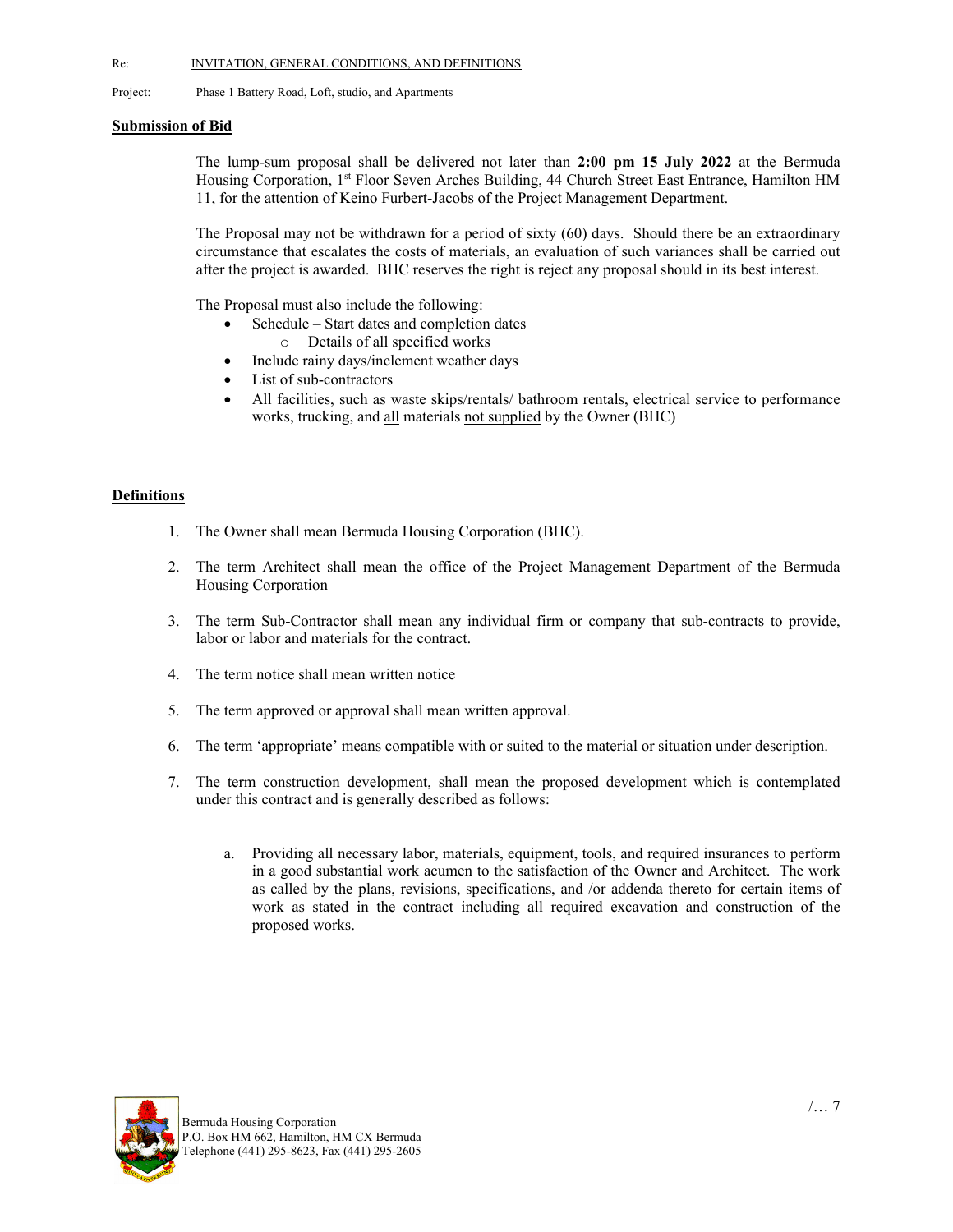Project: Phase 1 Battery Road, Loft, studio, and Apartments

### **Owner Supplied items:**

### **BHC shall supply the following:**

- **Windows and frames (including window screens)**
- **Flooring (Vinyl and Tile)**
- **Tile and Tile materials (Walls and Floor)**
- **Exterior Doors and frames**
- **Kitchen Cabinets and Bathroom Vanities**
- **Countertops**
- **Kitchen sinks and Faucets**
- **Toilets**
- **Lighting and ceiling fan light/heat/light vents/exterior lights**
- **Door Hardware (but not hinges and door stops to be by Contractor)**
- **Vanity Mirrors**
- **Water Heaters**

## **Progress Payment**

 Payment for these works will be based on monthly valuations for works completed to the satisfaction of the Architect. Monthly evaluations are to be based on a schedule of payments to be agreed upon with the Architect. The Contractor will submit applications for payment in writing to the Architect. Once the application for payment is approved by the Architect, payment will be made by the Owner within seven  $(7)$  working days.

### **Retention of Payment to the Contractor will apply as follows**

 10% of each Progress Payment will be retained until completion of the project [on receipt of a Completion Certificate from the Architect]. The retention will be reduced to 5% of the Contract Sum at substantial completion. This will be reduced to 2 ½% after six months and the remaining 2 ½% will be released after the twelve-month defects' liability period has expired or after all, defects have been carried out to the satisfaction of the Architect, whichever is the later.

### **Drawings**

 All shown are to be carried out in accordance with the specification/contract drawings and as shown on subsequent detail drawings which may be deemed necessary, at any time during the Contract Period, by the Architect or Engineer.

## **Hours of Work**

The Contractors shall not, except by written sanction of the Architect or the Owners representative, carry on work outside of normally recognized hours of work.

- Saturdays are permitted from 8:00 am to 5:00 pm
- Sundays are permitted from 12:00 pm to 4:00 pm

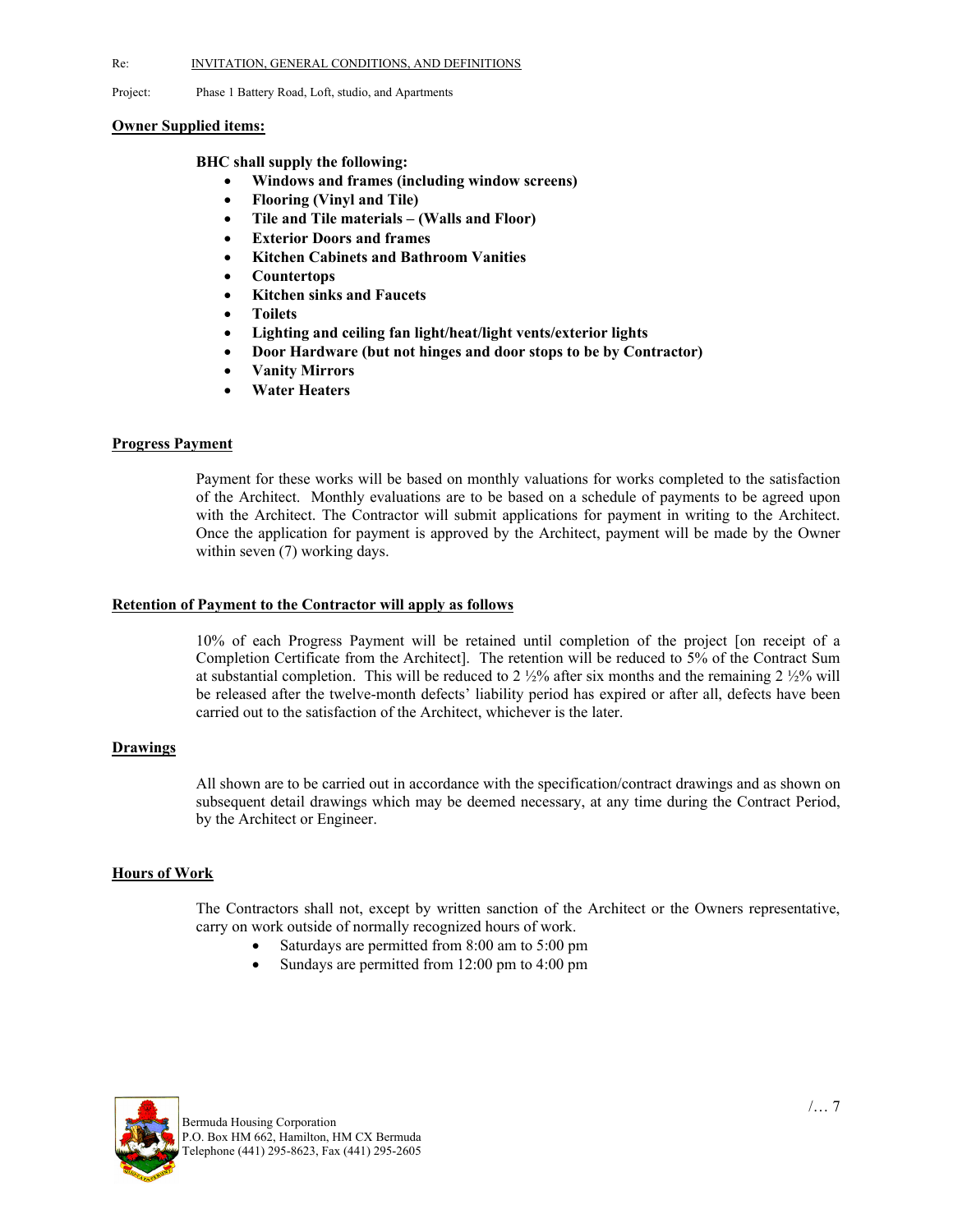Project: Phase 1 Battery Road, Loft, studio, and Apartments

## **Extra Work:**

The term extra work as used herein refers to and includes work required by the owner which in the judgment of the architect involves changes in or additions to that required by the plans, specifications, and addenda and will only be carried out if issued as a written instruction by the Architect

The Contractor must provide quotations for any extra work, for the Architect and Quantity Surveyor's approval, prior to the commencement of any extra work.

Written instructions must be received by the Contractor prior to the commencement of any extra work and must unmistakably indicate the intention of the Owner and the Architect to treat the work described therein as extra work.

## **Assignments**

- The Contractor shall not assign, transfer, convey, sublet, or otherwise dispose of this contract, or his right title or interest in or to the same or any part thereof without the previous written consent of the Owner or Architect.
- No consent to any assignment or other transfers and no sub-contractor shall relieve the contractor of any of his obligations under this contract. All assignees and subcontractors shall be deemed as agents of the contractor.

# **Examination of the Site**

 The Contractor shall carefully examine the site to thoroughly acquaint themselves with all conditions prior to the submission of the proposal/bid. No allowance will be made for lack of full knowledge of all conditions. The Contractor should carefully examine the areas adjacent to the proposed construction area to establish, as agreeable with the Owner, where he may place his materials and equipment. The Contractor should contact BHC when viewing the site.

## **Protection of Work and Property**

 The Contractor shall continuously maintain adequate protection of all his work from damage and shall protect the BHC (Owner's) property from injury or loss arising from this contract.

## **Residual Materials**

The Contractor shall regularly cart away any surplus or residual materials and ensure that the site/work area is left in a clean and tidy condition.

## **Workmanship and Materials**

• The whole of the work is to be carried out by skilled building construction operatives, qualified in their respective trades, professions, or disciplines, and each building operation shall be undertaken in a skilled manner.

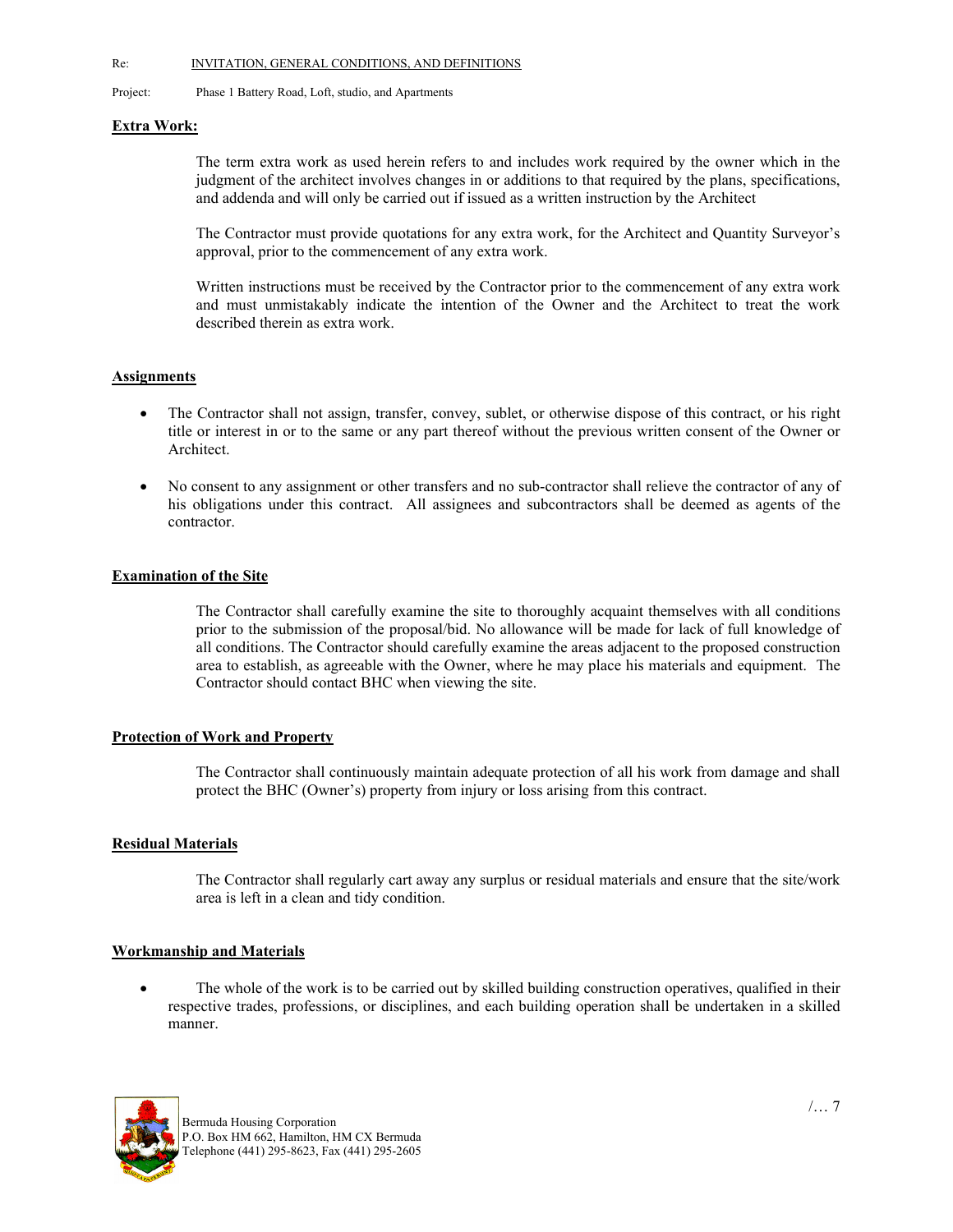Project: Phase 1 Battery Road, Loft, studio, and Apartments

 All materials used in the works, or the execution thereof will be the best of their respective kinds and in accordance with the Contract Drawings and Specification. All materials shall be used in accordance with manufacturers' instructions or recommendations.

## **Supply and Storage of Materials**

- The Contractors shall make provision to ensure that all materials used in the works are delivered to site in correct quantities.
- All materials must be stored in a correct and proper manner appropriate to their various types- thus ensuring that they are in perfect condition when used in the works.

### **Omissions**

.

The drawings and specifications are intended to cooperate. Anything showed on the drawings but not mentioned in the specifications, or vice versa or anything not expressly set forth in either, but which is reasonably implied, shall be included without extra cost. Should anything be omitted from the drawings necessary to the proper construction of the work herein described, it shall be the duty of the Contractor to so notify the Architect before signing the Contract, and in the event of the Contractor failing to give such notice, he shall make good any damage or defect in his work caused thereby without extra charge.

## **Inclement Weather**

The Contractors shall cover-up and protect the works from inclement weather. The Contractors must make good at their own expense any part of the works damaged by such cause.

## **Access and Security**

- The Owner will allow the Contractor access to the site in order that they may carry out the specified works in a timely, sequential manner.
- The Contractor will undertake to inform the statutory authorities that work will be in progress at the site, stating anticipated daily times of work and contract period.

## **Specialist Sub-Contractors & Nominated Suppliers**

- The main Contractor will allow for attendance upon any specialist sub-contractors, and the Owner will invite said sub-contractors to carry out their work as sequential work stages so as not to unduly impede the overall progress of the works.
- The various Contractors will allow for goods from nominated suppliers. They shall make provision to obtain and install such items and goods, fixtures, and fittings in accordance with the manufacturer's instructions, as appropriate to their sub-contracts.

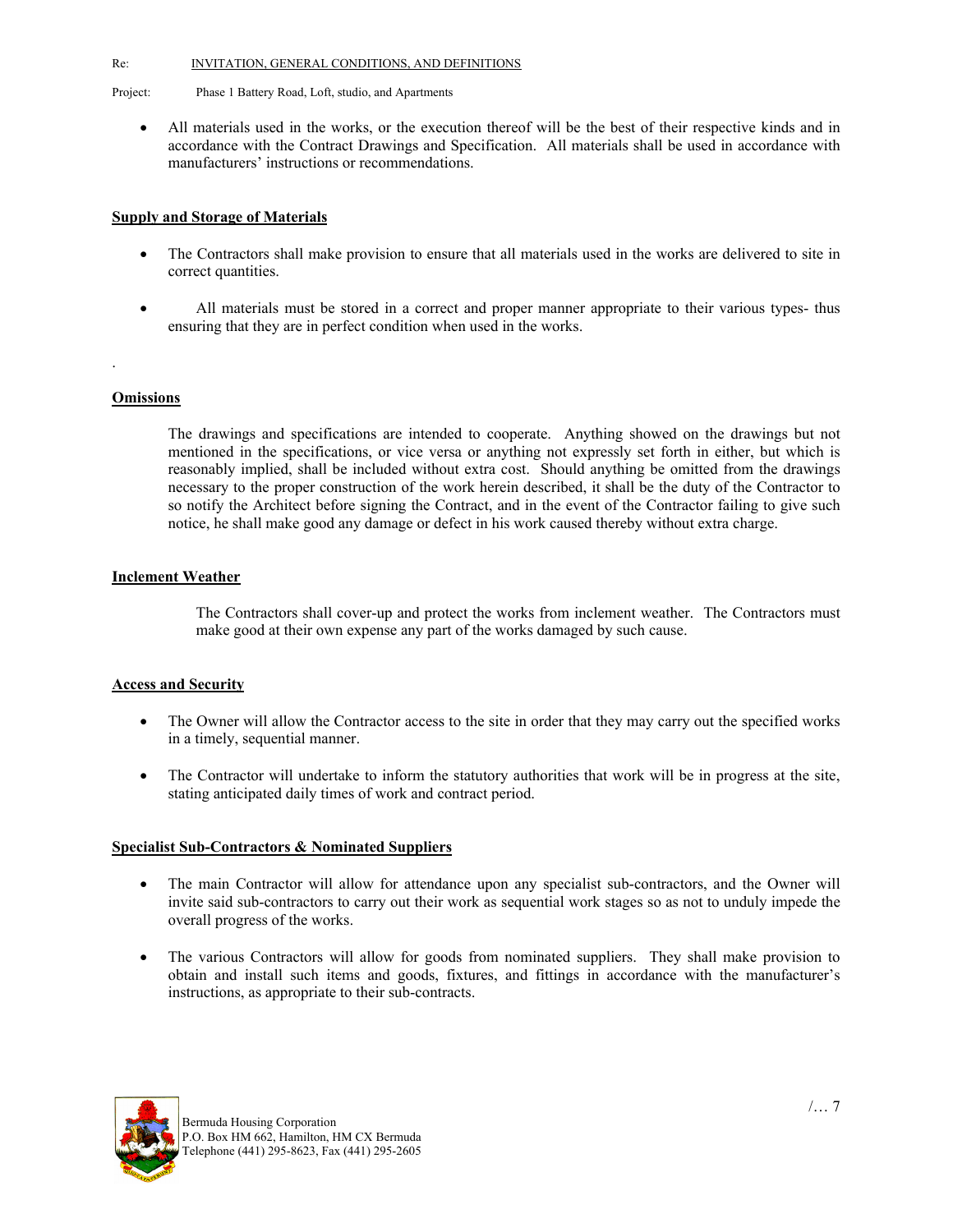Project: Phase 1 Battery Road, Loft, studio, and Apartments

### **Contractor's Insurance**

The Contractor shall not commence work until he has obtained and paid for all insurance required under this section, and such insurance shall cover the total cost of the works including the cost of the ownersupplied materials and all Owners sub-contractors, the cost of which we are advised to the contractor for this purpose.

## **Workmen's Compensation Insurance**

The Contractor and each subcontractor shall provide adequate workmen's compensation insurance for all employees engaged in work on this project.

# **Public Liability Insurance**

- The contractor shall carry public liability insurance in respect of bodily injuries or death because of any accident occurring from or by reason of or during the operations of his contract, whether occurring by reason of the acts or omissions of the contractor or any subcontractor. The insurance against loss from any one accident resulting in bodily injuries to or in the death of one person shall be in the sum of \$1,000,000.00 and subject to the same limit for each person. The total insurance for loss from any one accident resulting in bodily injuries or death of more than one person shall be the sum of \$1,500,000.00. Copies of the Contractor's policies and the premium receipt, where applicable, are to be forwarded to the Architect.
- The insurance shall be always in the amount equal to the full insurance value thereof and shall be for the joint benefit of the Owner, the General Contractor, and each sub-contractor as their respective interests may appear.

## **Toilet Facilities**

 The Contractor shall be responsible for providing an on-site toilet facility once the existing Bathroom toilets are demolished. The proposed new Washrooms are not to be used as temporary bathrooms during the construction period. The Contractor shall be responsible for the upkeep of the on-site toilet facility.

## **Temporary Electric Power**

The Contractor shall supply and pay for all temporary electric power required to complete the project.

## **Laying out of Work**

- The Contractor shall layout his own work and he shall be held responsible for any damage incurred due to incorrect layout of work.
- If the Contractor should find any discrepancy in or divergence between Contract Drawings and/or Specification, he shall immediately give to the Architect a written notice specifying the discrepancy of divergence and the Architect shall issue instructions regarding this matter.